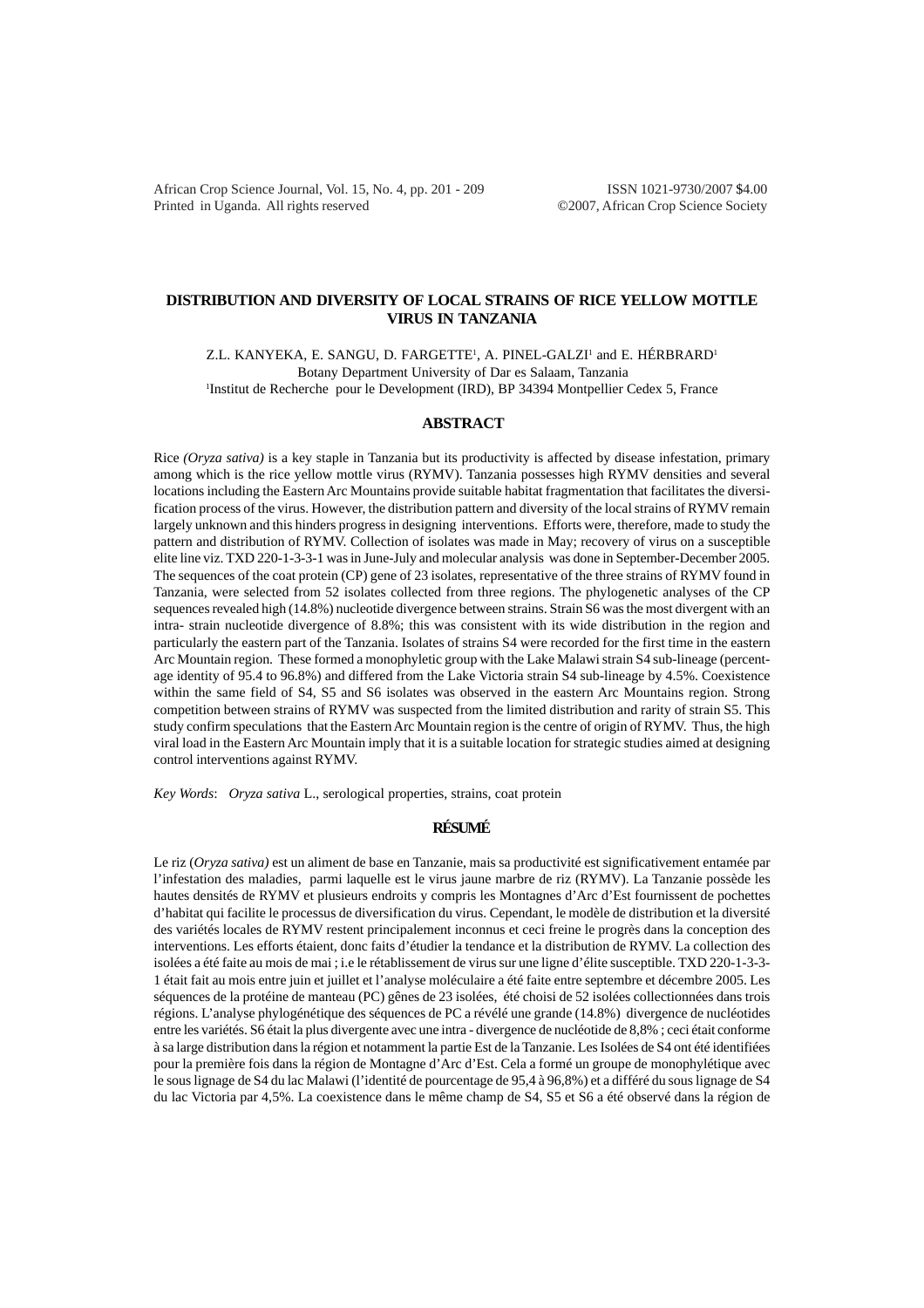Montagnes d'Arc d'Est. La forte compétition entre les variantes de RYMV a été soupçonnée de par la distribution limitée de S5. Cette étude confirme des spéculations que la région de Montagne d'Arc d'est est le centre d'origine de RYMV. Ainsi, le haut chargement viral dans la Montagne d'Arc de l'Est implique que c'est un emplacement convenable pour les études stratégiques visées à concevoir d'interventions de contrôle contre RYMV.

*Mots Clés*: *Oryza sativa* L., propriétés sérologiques, strains, protéine de manteau

### **INTRODUCTION**

Rice yellow mottle virus (RYMV) of the genus *Sobemovirus,* is the most important plant virus of rice (*Oryza sativa)* in Africa. The virus is indigenous to the continent. Since its first observation on a local rice variety Sindano in a farmer's field near Kisumu on the shores of Lake Victoria in Kenya in 1966 (Bakker, 1974), serious epidemics of RYMV have been reported in all rice ecological systems throughout Africa (Abo *et al.*, 1998). Yield losses as high as 100% have often been reported, depending on the rice cultivars, time of infection, rice cropping systems and the isolates considered (Abo *et al.*, 1998 ; Luzi-Kihupi *et al.,* 2000).

Rice yellow mottle virus is transmitted by beetles, artificial inoculation of healthy plants with virus infected sap, and through animals and human practices (Abo *et al.,* 2000; Sarra and Peters 2003; Sarra *et al*., 2004), in addition to seed (Konaté *et al.,* 2001). The virus has a narrow host range of plant species, restricted to cultivated (*Oryza sativa* and *O.glaberrima*) and wild (*O. longistaminata and O.barthii*) rice species, including a few wild grasses (*Echinochloa colona* and *Panicum repens*) (Bakker 1974; Konaté *et al.*, 1997)

Tanzania, one of the major producers and consumers of rice in sub-Saharan Africa, is severely affected by RYMV (Banwo *et al*., 2004). High virus incidence has been observed in nearly all rice producing areas, yet the major rice producing regions (Morogoro, Mbeya, Shinyanga and Mwanza) are the most seriously affected (Yamamoto *et al*., 1995). The virus poses a major threat to food security, in a country where about 60% of the population depend on rice as a staple food or as a source of income. This problem is complicated by the lack of effective control strategies that could help limit spread of virus.

Tanzanian farmers are reluctant to adopt resistant rice cultivars, and to implement pest management strategies based on new farming practices which are partially effective to restrict virus spread.

Seemingly, the high diversity of RYMV and the emergence of resistance - breaking RYMV isolates, further complicate the process of developing effective means of controlling the virus using resistant rice genotypes.

Earlier studies have reported a high diversity of RYMV through serological and molecular typing. The diversity shows a pronounced and characteristic geographic structure with a strong relationship between the genetical and geographical distances (Fargette and Konaté, 2004; Traoré *et al.*, 2005). Five serological profiles have been identified, 3 in West and Central Africa (Ser1, Ser2, Ser3) and the other 2 in East Africa (Ser4, Ser5). These serotypes were subdivided into 6 strains; 3 in West and Central Africa (S1, S2, and S3) and 3 in East Africa (S4, S5, S6). Serotype Ser5 was split into strains S5 and S6.

Abubakar *et al.* (2003) revealed an exceptionally high diversity of RYMV in Tanzania. This was apparent through the number of strains, the level of divergence between the strains and the overall diversity per surface area (Abubakar *et al.,* 2003). Seemingly, the Eastern Arc Mountain biodiversity hotspot harbours most of the strains found in East African, including the most variable strain S6 (Fargette and Konaté, 2004). Subsequently, it has been postulated that this area was the centre of origin of RYMV in Africa. From the Eastern Arc Mountains, the virus would disperse and differentiate gradually to Central and West Africa along an East to West transect (Traoré *et al*., 2005). According to this hypothesis of East to West dispersion across Africa, the absence of strain S4 in Eastern Arc Mountains was puzzling. Moreover, the narrow spatial localisation of most of Tanzanian strains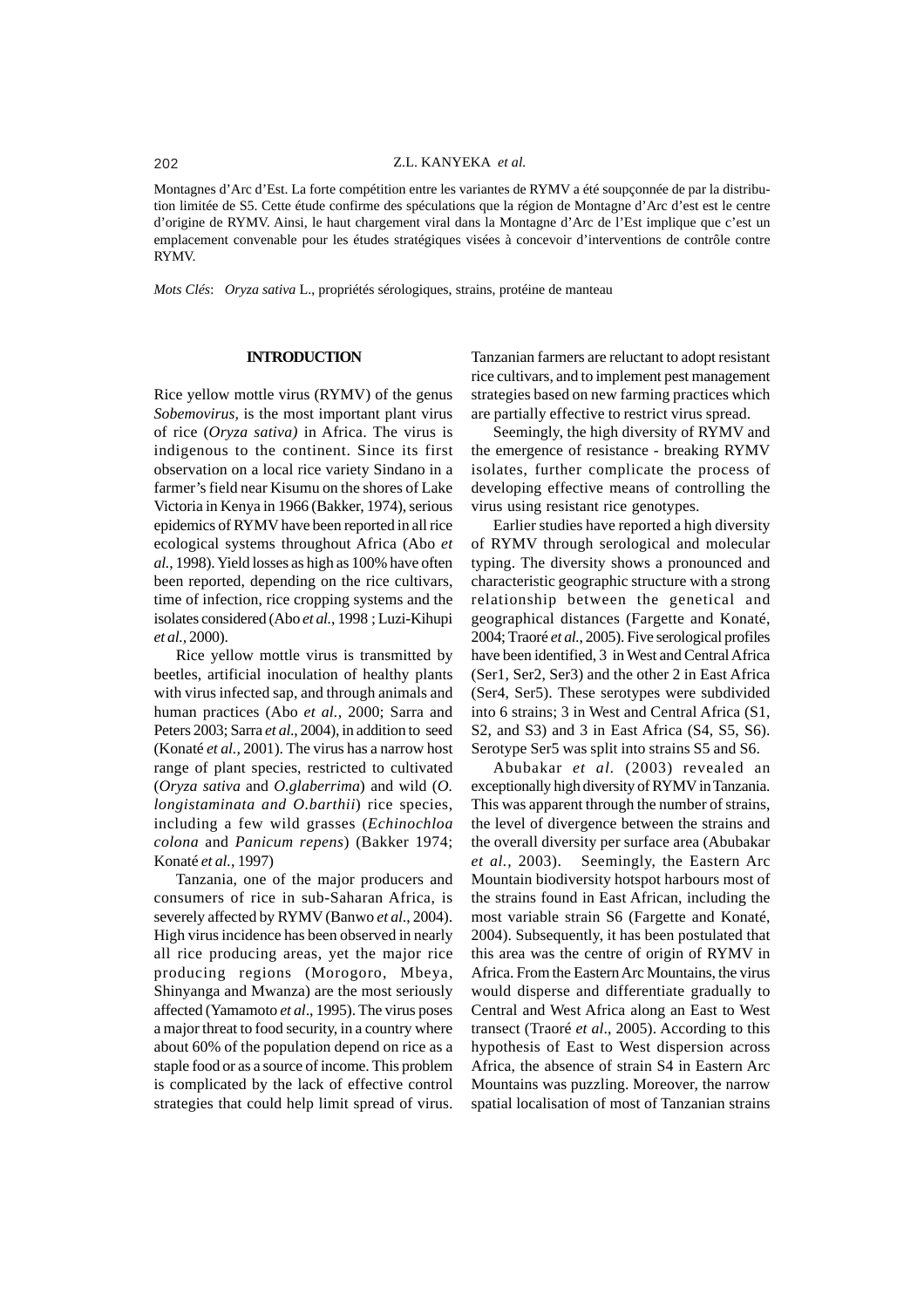and the high divergence between strains in Eastern Tanzania necessitated this study. Thus, the objectives of this study were to identify new strains of RYMV in Tanzania using molecular characteristics, and to assess their spatial distribution with emphasis on the processes of virus dispersion.

### **MATERIALS AND METHODS**

Rice yellow mottle virus isolates were collected from 5 districts located in different regions. Kilimanjaro and Morogoro regions are traversed by the Eastern Arc Mountains, which run along the Tanzanian and Kenyan coasts from the border with Somalia in the north to Mozambique in the south. These chains of mountains (2000 m above sea level), together with the high altitude plateau (1200 m) separate the two regions from Mbeya in south-west Tanzania.

Twenty five isolates were collected from 9 villages in Kyela district in the Mbeya region, near Lake Malawi (Lake Nyasa). Twenty-three isolates were collected from Kilombero valley at Ifakara and Lumemo (Kilombero district) and Malinyi (Ulanga district). Others were collected in Mvomero district at Dakawa, Hembert and Dihombo. The three districts are in Morogoro region. Kilombero valley is separated from Mvomero district by chains of mountains including the Udzungwa mountain. Other 4 isolates were collected from fields under rice irrigation schemes in Ndungu village, located at the foots of south Pare and Usambara mountains in Same district, Kilimanjaro region.

The isolates were maintained on susceptible rice cultivars TXD 220 (Jaribu) at Botany Department, University of Dar es Salaam by artificial inoculation of 3 weeks old susceptible plants with inocula made by grinding infected rice leaves in PBST x 1 buffer pH 7.2. Symptomatic leaves were collected two weeks after inoculation and transported to Institut de Recherche pour le Development (IRD) France for serological and molecular analyses.

**Serological typing.** Serological typing was performed using polyclonal and monoclonal antibodies. Virus was assessed by Direct double Antibody Sandwich Enzyme Linked

Immunosorbent Assay (DAS-ELISA) method using a polyclonal antiserum raised against a Madagascar isolate (Ser4) according to Pinel *et al*. (2000) protocol. A sample of 0.2 g of leaf was ground in 2 ml PBST x 1 buffer pH  $7.2$  ( $1/10$  w :v ratio) to obtain the leaf homogenate (antigen). Alongside 24 isolates representative of each site, an isolate from Madagascar and a healthy plant extract were tested, as positive and negative controls, respectively. Virus concentration in infected plant leaves was estimated with reference to a standard optical density reading of the positive control Madagascar isolate.

The serological profile of the different isolates was determined using 5 monoclonal antibodies (MAbs A, D, E, G and M). Antibody M was nondiscriminative with the same affinity to each RYMV strain and was used as a reference to quantify the overall virus titer independently of the serological properties of the isolates. The MAbs were used in Triple-Antibody Sandwich-Enzyme Linked Immunosorbent Assay (TAS-ELISA) to test 52 isolates following the protocol of Pinel *et al*. (2000). Two polystyrene microplate wells were used to score the optical density values at 405 nm and the mean values were used for analysis.

**Molecular typing.** Total RNA was extracted from frozen infected rice leaves using the Rneasy Plant Mini Kit (Qiagen), according to manufacturer's instructions as it was done previously by Pinel *et al.* (2000). Slight modifications on the speed and time of centrifuging were made on the protocol to optimise the quality and quantity of the total RNA. A pair of primers, the sense primer  $3'$  M at 100  $\mu$ M and antisence primer 5' III at 100 µM were designed to transcribe and amplify the coat protein gene (Pinel *et al.*, 2000). The sense primer 3'M was used in the Reverse Transcriptase Polymerase Chain Reaction (RT-PCR) to transcribe and amplify genome fragments containing the coat protein gene (nt 3447 to 4166) (Pinel *et al.,* 2000). The PCR amplification of the RT-PCR products was done using the 2 primers (primer 3' M 5' III) under PCR conditions of denaturation at 94 °C for 5 minutes followed by 30 cycles of 3 minutes at 94 °C, 1 minute at 55 °C hybridisation, 1 minute at 72 °C elongation and final extension of 10 minutes at 72 °C. The mixture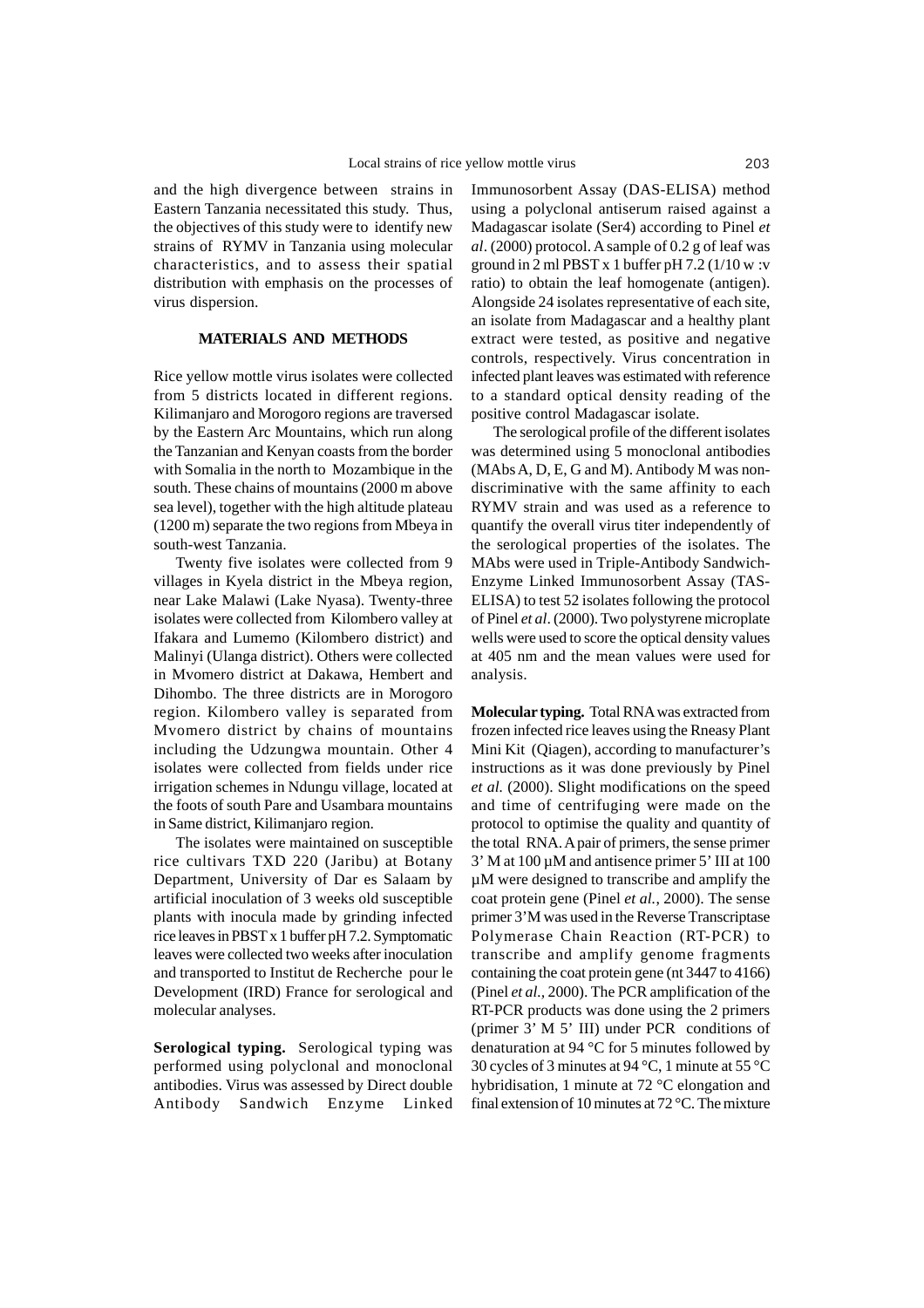was stored at 4 °C. The PCR products were loaded and visualised by the electrophoresis of ethidium bromide stained 1% agarose gel in buffer TAE x 0.5 at 100V for 30 minutes. A nucleotide band of 720 bp was obtained.

**Coat protein gene sequencing.** Sequencing of the coat protein gene was carried out with the Taq terminator sequencing Kit (Applied Biosystems) and analysed on an Applied Biosystem 373A sequencer (Pinel *et al*., 2000; Fargette *et al.*, 2004). Two readings per base (3'to 5' and 5'to 3' directions) led to sequence accuracy of 99.9%. Sequences were assembled by Seqman (DNASTAR) and analysed using lasergene software by DNASTAR for Apple Macintosh computers (Madison). The coat protein gene sequences (720 to 723 bp) were found useful for assigning isolates to a particular strain, for estimating the inter and intra-strain diversity and for the assessment of the relationships between isolates.

**Phylogenetic analysis.** The coat protein sequences of 16 isolates were aligned using Clustal V with default parameters. The alignments were checked by visual inspections and corrections made where necessary. The genetic distances between isolates were expressed in matrices of pairwise nucleotide divergence percentages (Nei and Kumar, 2000). Phylogenetic relationships between isolates were determined by the maximum parsimony method and a distance method. Nucleotide pairwise distances were corrected using Kimura's two- parameter method and tree reconstructed by the neighbour-joining method, The phylogenetic analysis were performed using the Phylogenetic Analysis Using Parsimony (PAUP) computer programme version 4, (Swofford, 2000). Robustness of the nodes of the phylogenetic tree was assessed by 1000 bootstrap replicates of each data set. Isolates Tz2 and Tz3 were used as outgroups in rooting the phylogenetic tree.

## **RESULTS**

**Serological characteristics of the isolates.** Two serological profiles were apparent using the discriminant monoclonal antibody panel. The first profile included all isolates collected from Kyela, Mbeya region (Lake Malawi) plus five other isolates from Morogoro region. They showed positive reaction with all the MAbs and were designated as serotype Ser4. The second serological profile included all isolates collected from Kilimanjaro region (Ndungu) and the remaining Morogoro isolates. These showed positive reaction with all MAbs except MAbE and were designated as serotype Ser5. Several variants of the two serological profiles (Ser4 & Ser5) were distinguished by their unusual reactions with different MAbs. Five isolates showed a negative reaction with MAb M, 5 isolates had a negative reaction with MAb A and 2 of the 5 isolates did not react with MAbs A and G, in addition to the discriminant negative reactions to MAb E. One isolate from Kyela also showed a negative reaction with Mab E.

Table 1 shows response of 52 different isolates after tests with monoclonal antibodies in Triple Antibody Sandwich Enzyme-Linked immunosorbernt Assay (TAS ELISA). Positive reactions were scored from 1 to 4 according to intensity and negative reactions were scored 0. Table 2 gives the summary of the serological properties of the isolates and their respective sources of origin.

The isolates belong to two serotypes Ser4 and Ser5. Ser4 includes all isolates from Kyela (Lake Malawi) and five isolates from Morogoro (Eastern Tanzania). Ser5 includes isolates from Kilimanjaro region and the remaining Morogoro isolates (Eastern Tanzania). All the five variants of Ser4 from Kyela had a negative reaction with MAb M. One variant showed a negative reaction with MAb E. Three variants of Ser5 from Malinyi (2) and Dihombo (1) in Morogoro region showed negative reaction with MAb A. Two variants of Ser5 from Hembert, Morogoro region, had a negative reaction with MAbs A and G. Malinyi has a large RYMV diversity with two different Serotypes (Ser4 & Ser5) and two variants of Ser5, followed by Lumemo and Dihombo, both with two different serotypes (Ser4 & Ser5). Ipinda, Ikuli, Kandete, Mbula and Isimba all share the same diversity with only one serotype and one type of variant.The isolates of a particular location generally share similar serological properties Ser4 isolates were found in Morogoro region for the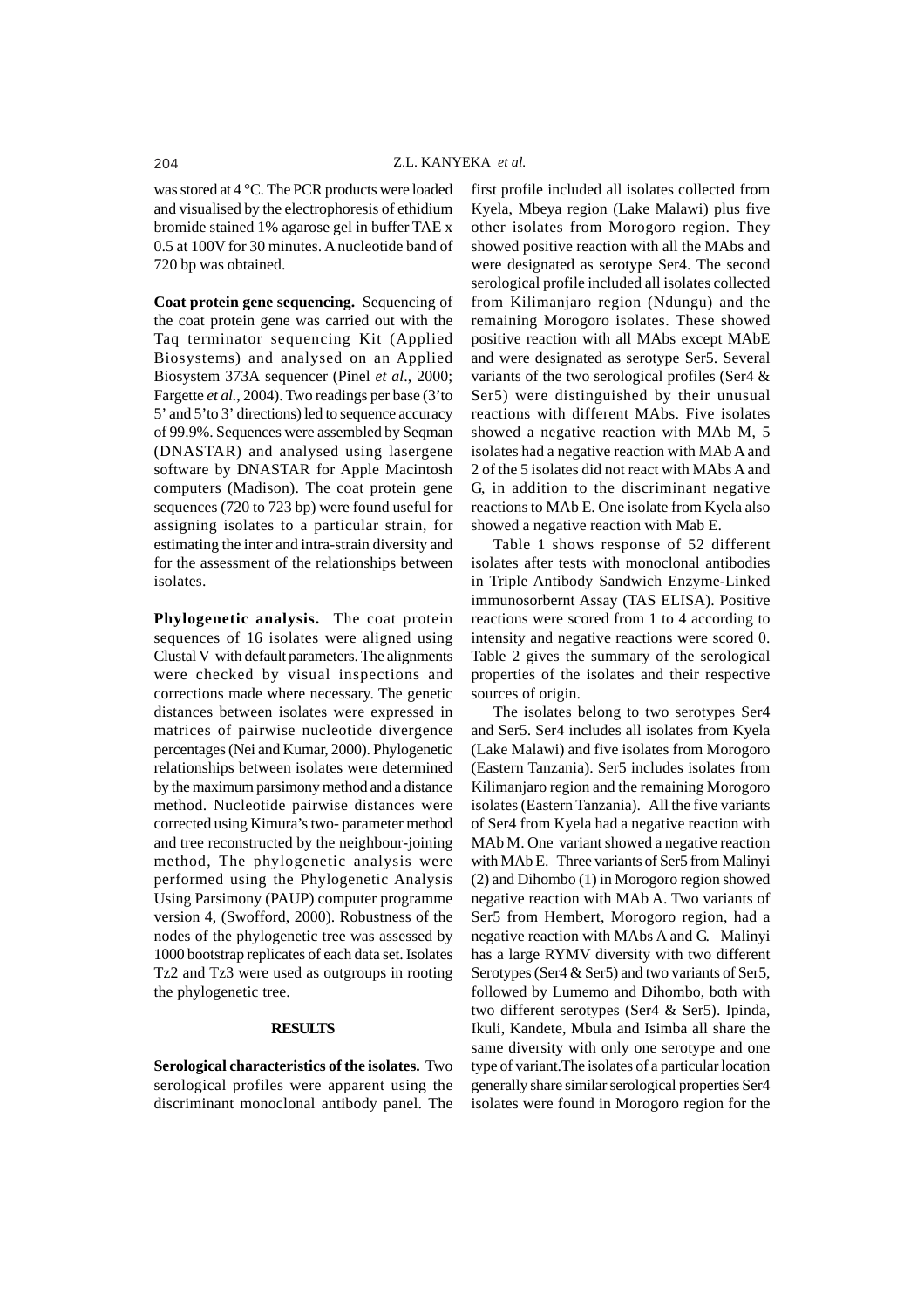| Source of Isolates |                                  |                                  |             |                                   |                    |         | Serological propaties in MAbs |   |           |   |                            |
|--------------------|----------------------------------|----------------------------------|-------------|-----------------------------------|--------------------|---------|-------------------------------|---|-----------|---|----------------------------|
| Site of collection | Location                         | Region                           | Zone        | Serotype                          | Isolates<br>No. of | $\prec$ | ш                             | Σ | $\supset$ | G | Variant                    |
| Ipinda             | Kyela                            | Mbeya                            | Lake Malawi |                                   |                    |         |                               |   |           |   |                            |
|                    |                                  |                                  |             | Ser4<br>Ser5?<br>Ser4             |                    |         |                               |   |           |   | $011 - 1 - 4$              |
| Ikulu              | Kyela                            | Mbeya                            | Lake Malawi |                                   |                    |         |                               |   |           |   |                            |
|                    |                                  |                                  |             |                                   |                    |         |                               |   |           |   | $012 - 2 - 3$              |
| Kandete            | Kyela                            | Mbeya                            | Lake Malawi | Ser4                              |                    |         |                               |   |           |   |                            |
|                    |                                  |                                  |             |                                   |                    |         |                               |   |           |   | $013 - 1 - 1$              |
| Mbula              | Kyela                            | Mbeya                            | Lake Malawi | Ser4                              |                    |         |                               |   |           |   |                            |
|                    |                                  |                                  |             |                                   |                    |         |                               |   |           |   | $014 - 2 - 5$              |
| Katumba            |                                  |                                  | ake Malawi  |                                   |                    |         |                               |   |           |   |                            |
| Bujonde            | Kyela<br>Kyela<br>Kyela<br>Kyela | Mbeya<br>Mbeya<br>Mbeya<br>Mbeya | ake Malawi  | <b>Set 3<br/>Set 3<br/>Set 4</b>  |                    |         |                               |   |           |   |                            |
|                    |                                  |                                  | ake Malawi  |                                   |                    |         |                               |   |           |   |                            |
| Lupaso<br>Isimba   |                                  |                                  | ake Malawi  |                                   |                    |         |                               |   |           |   |                            |
|                    |                                  |                                  |             |                                   |                    |         |                               |   |           |   | 018-2-2 & 018-2-3          |
| Lukwego            |                                  | Mbeya                            | ake Malawi  |                                   |                    |         |                               |   |           |   |                            |
| <b>Ifakara</b>     | Kyela<br>Kilombero               | Morogoro<br>Morogoro             | Eastern Arc | <b>PESSES</b><br>PESSES<br>PESSES |                    |         |                               |   |           |   |                            |
| Lumemo             | Kilombero                        |                                  | Eastern Arc |                                   |                    |         |                               |   |           |   |                            |
|                    |                                  |                                  |             |                                   |                    |         |                               |   |           |   | 022-2-2; 022-2-3 & 022-2-5 |
| Dakawa             | Mvomero                          | Morogoro                         | Eastern Arc |                                   |                    |         |                               |   |           |   |                            |
| Hembert            | Mvomero                          | Morogoro                         | Eastern Arc |                                   |                    |         |                               |   |           |   |                            |
|                    |                                  |                                  |             |                                   |                    |         |                               |   |           |   | 032-2-2 & 032-2-4          |
| Dihombo            | Mvomero                          | Morogoro                         | Eastern Arc |                                   |                    |         |                               |   |           |   | 033-2-2                    |
|                    |                                  |                                  |             |                                   |                    |         | ⇆                             |   |           |   | $033 - 2 - 1$              |
| Malinyi            | Mahenge                          | Morogoro                         | Eastern Arc |                                   |                    |         | $\circ$ $\circ$               |   |           |   |                            |
|                    |                                  |                                  |             | comment<br>comments<br>comments   |                    |         |                               |   |           |   | 041-2-1 & Malinyi          |
|                    |                                  |                                  |             |                                   |                    |         | ᆉ                             |   |           |   | 041-2-2                    |
| Ndungu             | Same                             | Kilimanjaro                      | Eastern Arc |                                   |                    |         |                               |   |           |   |                            |

TABLE 1. Serological profiles of RYMV isolates assessed with monoclonal antibidies in TAS-ELISA TABLE 1. Serological profiles of RYMV isolates assessed with monoclonal antibidies in TAS-ELISA

Local strains of rice yellow mottle virus 205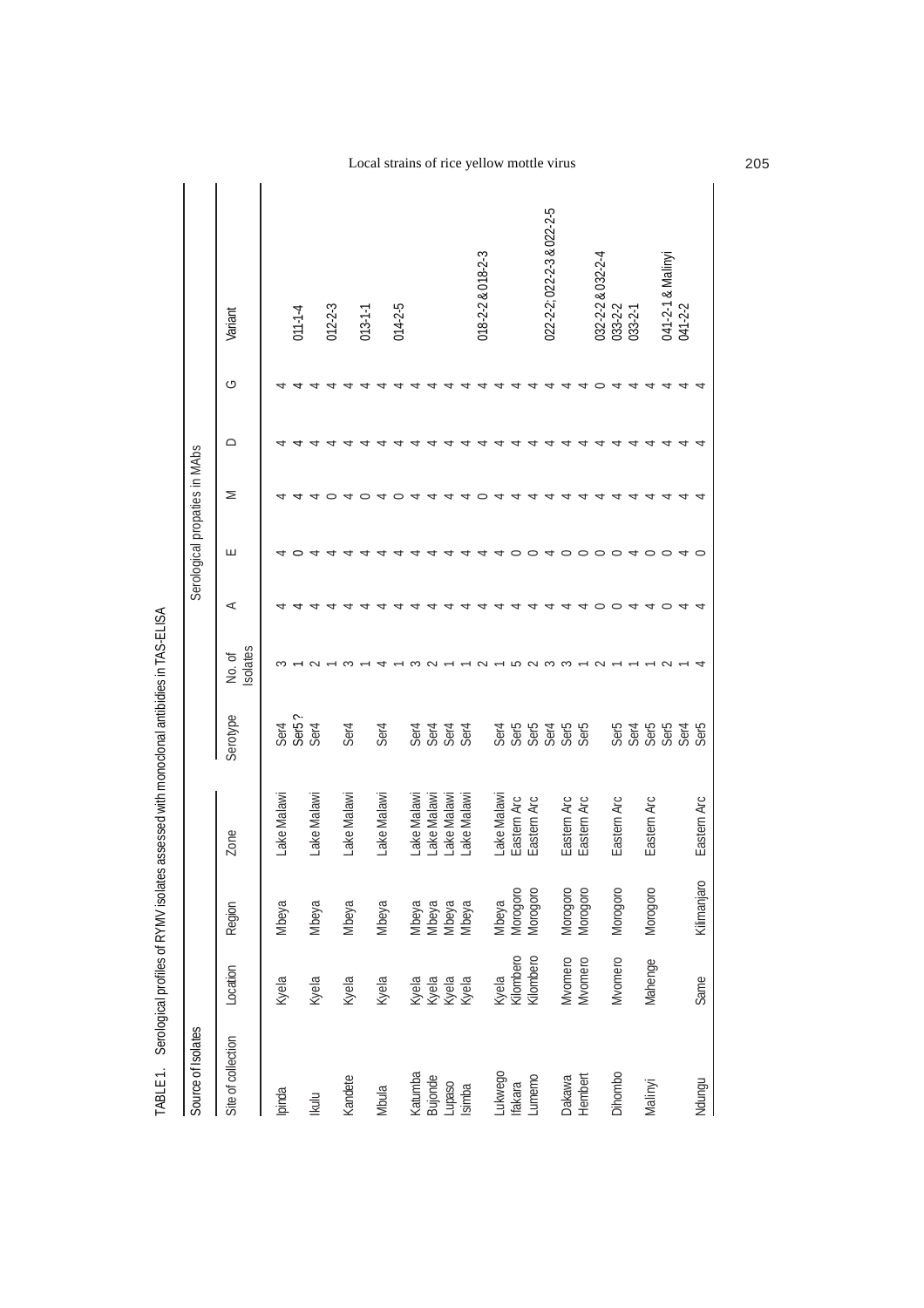| Location       | No. of isolates | Ser4 isolates | % frequence              | Proximity to Ser5 | Region    |
|----------------|-----------------|---------------|--------------------------|-------------------|-----------|
| Lumemo         | b.              |               | 60                       | Same field        | Kilombero |
| Malinyi        |                 |               | 25                       | Same field        | Ulanga    |
| <b>Dihombo</b> |                 |               | 50                       | Different fields  | Mvomero   |
| Total          | 11              |               | $\overline{\phantom{a}}$ | ٠                 | Morogoro  |

TABLE 2. Percentage frequencies of Serotype Ser4 in Morogoro region

first time, in three distantly located sites (Lumemo, Malinyi and Dihombo). The isolates were found within the same field or in different fields just a few meters apart but in the same location,with isolates of serotype Ser5. The frequencies of occurrence of serotype Ser4 isolates in the three sites are summarized in Table 2.

However, strain S5 could not be distinguished from strain S6 with the serological typing. Molecular typing was necessary as it is more discriminative than serological typing.

**Identification of RYMV strains.** The coat protein gene of the 16 isolates sequenced had the same length of 720 bp, except one isolate (22-2-4) which had a longer sequence of 723 bp. The longer sequence length was due to extra nucleotides (CGC) which codes for an extra amino acid arginine at position 60. This feature is typical of isolates of strain S5. The topology of the phylogenetic tree allowed the discrimination of three major strains with strong bootstrap support of bifurcating branches. The strains were exclusively found in East Africa region and were designated as S4, S5, and S6. No major variant was identified as there were no intermediates between the main clusters.

**Consistency between molecular typing and serological typing.** There was a close relationship between serological and molecular typing although phylogenetic analyses were based on 720 characters (including 154 parsimony informative ones), whereas serological typing was based only on reactivity of four discriminating MAbs. Isolates of the same molecular strain had the same serological profile. This generalisation was not applicable to one isolate from Kyela, which showed no reaction

with Mab E (a distinguishing reaction of Ser5 isolates), but was proved to belong to strain S4 with molecular typing. Serological typing sometimes gave ambiguous results and was less discriminating than molecular typing as it failed to distinguish strain S5 from strain S6.

**Distribution of RYMV strains.** Assessment of the distribution of the 3 strains revealed that strain S4 occurs predominantly in Kyela district. It was also found in the 3 districts of Morogoro region (Mvomero, Kilombero and Ulanga). By contrast, strain S5 is restricted to a few sites only in Kilombero district. Strain S6 is widely spread in East Africa and occurs predominantly in all the 3 districts in Morogoro region and in Same district, Kilimanjaro region (Data not presented).

The isolates of strain S4 in Morogoro were very closely related with percentage identity between 99.2 to 100. There was one exception of an isolate, which was more closely related to isolates from Kyela than to the rest of Morogoro. It differed from other Morogoro isolates by a percentage of 3.9 to 4.6%. S4 isolates in Morogoro were more closely related to the Lake Malawi strain with percentage identity between 95.4 to 96.8 than to the Lake Victoria strain (93.2 to 94.3%).

**Inter- and intra- strain molecular variability.** The divergence among the 3 strains S4, S5 and S6 was high, with nucleotide sequence distance of the coat protein gene reaching up to 14.8% between the isolate from Lumemo (S4) and that from Ndungu (S6). The 2 variants of S4 in Lake Malawi strain and Lake Victoria differed between each other by nucleotide percentages ranging from 6.0 to 7.9. The Lake Malawi strain S4 was different from the Morogoro strain S5 by nucleotide percentage from 10.1 to 11.6%, and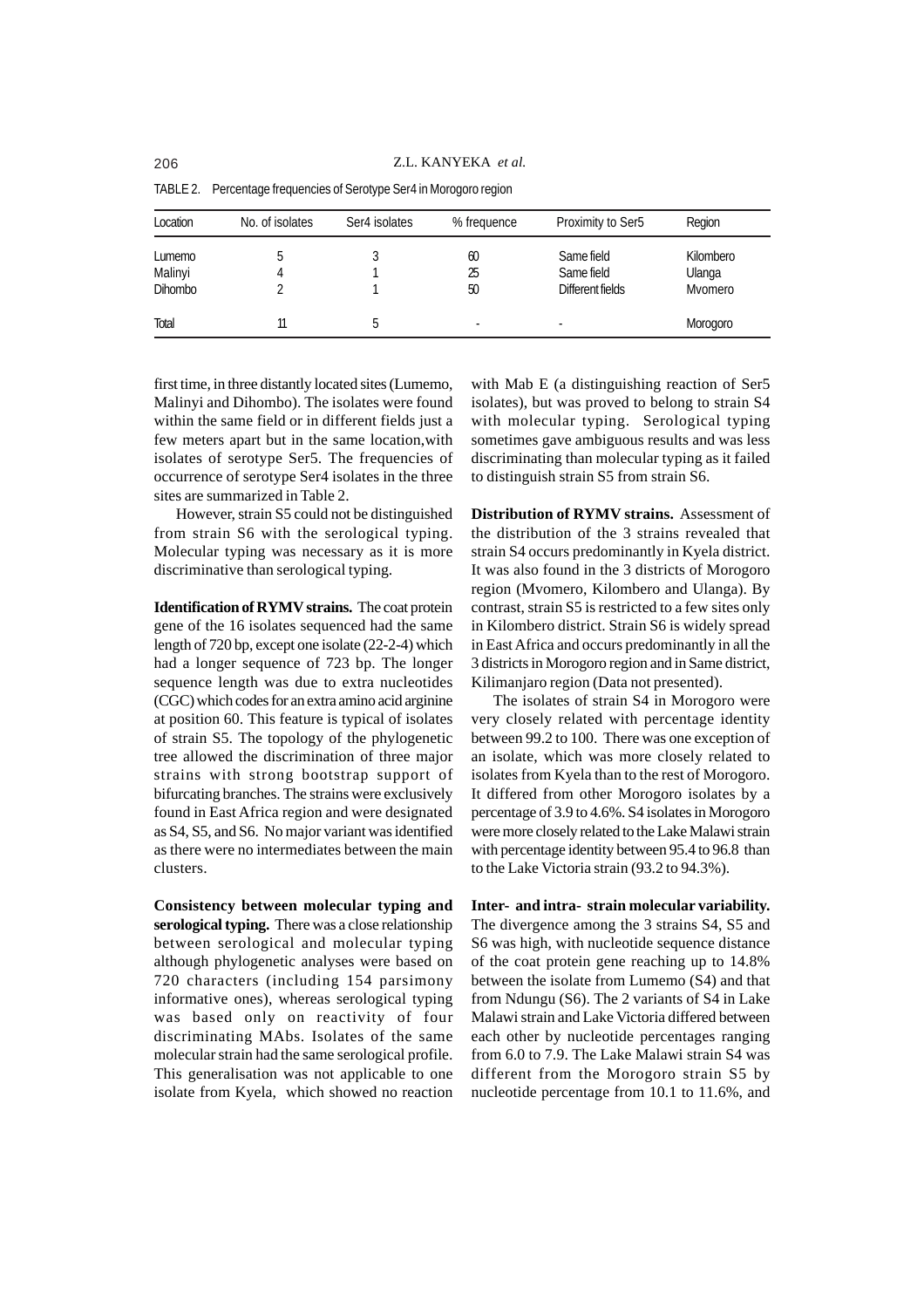from strain S6 by 11.0 to 14.8. The Lake Victoria strain S4 differed from the Morogoro strain S5 by nucleotide percentage from 11.6 to 12.1, and from strain S6 by 10.3 to 12.5%. High nucleotide diversity was also observed between the Morogoro strain S5 and strain S6, both occurring primarily in the Eastern Arc Mountain, with divergence between 11.3 to 13.4%. The highest divergence (13.4%) recorded between these stains S5 and S6 was obtained with 2 isolates collected only 60 km apart.

The intra-strain diversity was high among the isolates of strain S6 with a nucleotide divergence of 8.8%, as compared to 4.5% among isolates of Lake Malawi strain S4. Isolates of strain S5 and that of Lake Victoria strain S4 were relatively homogeneuous with nucleotide divergence < 2%. The high diversity among isolates of strain S6 was consistent with their wide range distribution within the surveyed area. Similarly, the expanded distribution of the Lake Malawi strain S4 has to some extent widened the divergence range among the isolates from 3.7 to 4.5%. Moreover, the narrow geographical distribution range of the strain S5 isolates was associated to a nucleotide divergence below 2%. Interestingly, in eastern Tanzania there was no relationship between geographic and genetic distances as highly divergent (10.1-11.6%) isolates were found to occur together within the same field.

#### **DISCUSSION**

**New distributions of strain S4.** Isolates of strain S4 have been reported to occur exclusively in East Africa region (Pinel *et al.*, 2000). One variant includes all the Madagascar isolates and is distinguished from 2 other variants, the Lake Victoria S4 and the Lake Malawi S4 ones. Lake Victoria variant occurs predominantly in Mwanza, Shinyanga and Mara in the Tanzanian and Kenyan shores of Lake Victoria. Lake Malawi variant S4 was reported only in Mbeya region in the valleys opening to the Lake Malawi (Traoré *et al.*, 2005). Our results show that S4 is also present in the 3 districts of Morogoro region, approximately 500 km from Mbeya region. The phylogenetic studies showed that these isolates are more closely related to isolates from Mbeya than to the Lake Victoria variant. These findings

have never been reported before. Interestingly, similarities in gel diffusion tests between some isolates of the two regions have been reported.

The distribution of S4 suggests that the RYMV crossed the extensive mountain barrier which separates Morogoro from Mbeya (Kipengere, Livingston plus the Eastern Arc Mountain Chain); and the mountain barrier that separates Kilombero district from Mvomero district (Udzungwa mountain) at least twice. No corridors can explain the mechanisms of the spread of the virus (Traore *et al.*, 2005). Exchange of rice products for research and consumption between farmers in the two regions can not explain this, especially considering the fact that RYMV is not seed borne (Konaté *et al.*, 2001). These results suggest that long distance spread (over several hundred kilometers) is possible, even when physical barriers are present. However, the pronunced geographical pattern of RYMV diversity indicates that such long distance spread must be rare events. More research work on RYMV ecology is necessary to understand the dispersion of this virus.

The presence of Ser4 in the Eastern Arc Mountains reinforces the hypothesis that Eastern Arc mountain region is the centre of origin of RYMV. The dispersion processes from the centre of origin involved repeated movements of strain S4 to Lake Malawi and to Lake Victoria. Other movements may have reached Madagascar, and Central African countries. Analysis of isolates from Malawi and Mozambique would be useful to determine these routes of spread. Interestingly, the widespread strain S4 in Africa is not the the most common one in the centre of origin.

**Rare and highly localised strain S5.** Despite extensive surveys conducted in the RYMV hotspot areas, the frequency of occurrence of strain S5 isolates have continuously been very low. The last collection of strain S5 isolates was made 5 years ago at Nazareti in the Kilombero valley. The current surveys were conducted in the same valley, at a nearby site, and collected only one isolate of strain S5 out of 23 isolates. This isolate was found together within the same field with several S4 and S6 isolates, the later in different fields a few kilometers away.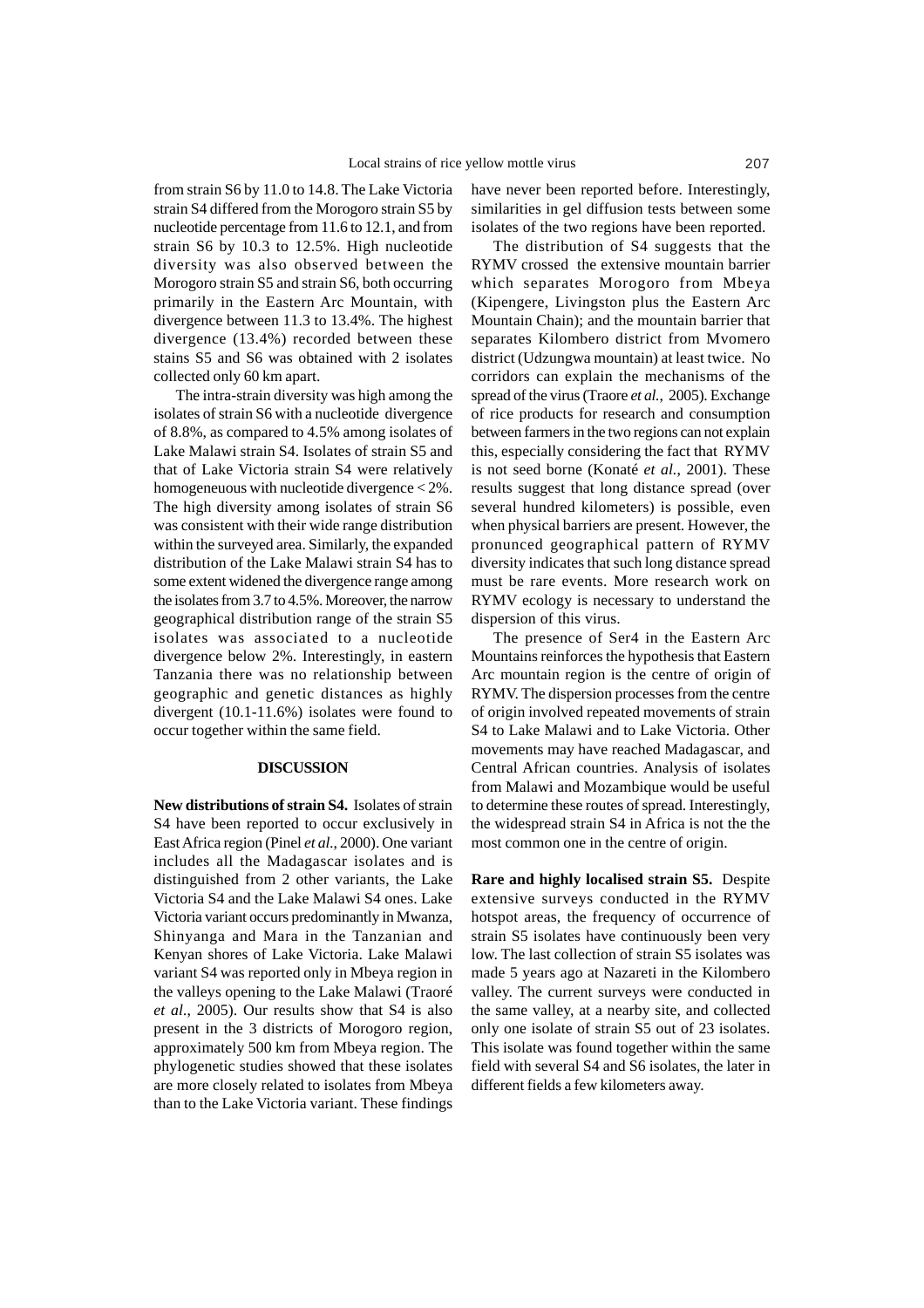Competition between strains have been demonstrated where two different strains coexist. Domination of strain S2 over S1 have been reported in West Africa, wherever S1/S2 coexist. Similar situation may have suppressed the occurrence and distribution of strain S5 and may explain the observed geographical pattern. Another limitation may come from the nonpersistent virus / vector relationship and massive inoculum extinction which would displace strain S5 isolates. However, isolates of this strain are infective both in the field and experimentally with moderate to severe symptom expression on susceptible host plants. Testing the fitness of strain S5 isolates may be worthy in elucidating the second postulation about massive extinction of inoculum.

Our study has revealed the highest frequency of strain S6 in the Eastern Arc region, with 50% occurrence compared to strain S4 (41.67%) and strain S5 (8.33%). Similar results have also been reported by Banwo (2004) and Abubakar *et al*. (2003). Our results underline the high diversity of strain S6 with different variants. One branch groups together strain S6 isolates from Kilimanjaro and one Morogoro isolate (Tz 127). Another variant includes the remaining S6 isolates from Morogoro. This later variant is closely related to one of the Pemba isolates while the former relates to the other Pemba strain (S6). The two Pemba variants differed by 11.2% between each other (Traoré *et al*., 2005).

Eastern Tanzania is known to be one of the global biodiversity hotspot zones. The high diversity of S6 isolates as well as the high genetic distances between S4, S5 and S6 strains support the hypothesis that primary diversification of RYMV took place there (Traoré *et al*., 2005). The presence of virus corridors may explain the successful spread of S6 isolates. Interestingly, despite its wide occurrence in the Eastern arc region, S6 apparently has not dispersed outside the Eastern Arc Mountains region.

## **CONCLUSION**

Three RYMV strains (S4, S5, S6) occur in East Africa, particularly in Tanzania. Each strain has a specific and restricted geographical range. The new surveys gave valuable insights on their frequency and distribution. However, no new strains or major variants have been encountered. The findings suggest that the surveys conducted so far provided an exhaustive assessment of RYMV diversity. Then, analysis of the pattern of diversity should be conducted. In particular, coalescent analysis should reveal the major demographic events which shaped RYMV diversity. Accordingly, it would be interesting to test whether the lack of strain variants reflect massive extinction of the inoculum. Selection pressure may also counterselect intermediate strains. The extinction processess may be due to lack of infection of host, or lack of transmission by vector. The pronounced differences between strains may be due to independent colonisation events of different RYMV strains in different geographical areas. This idea was consistent with the pattern of node branching in the phylogenetic tree of all the RYMV strains in Africa both with the coat protein sequences and the sequences of the full genome.

The study confirms the proposition that the Eastern Arc Mountain region in Tanzania is the centre of origin of the RYMV. Strain S4 is also found in the region thus reinforcing the proposition of the region as the center of origin of the virus. High genetic diversity of RYMV may be associated with emergence of resistance breaking isolates, which urgently calls for deliberate efforts to investigate this potential problem for future development of resistant cultivars to RYMV in the country.

## **ACKNOWLEDGEMENT**

We are indebted to the to UDSM-Sida/SAREC Project of Enhancement of Molecular Biology and Biotechnology Research at the University of Dar es Salaam Project for financial support and to the Institut de Recherche pour le Development (IRD) for facilitating the molecular analyses of the isolates.

#### **REFERENCES**

Abo, M., Alegbejo, M., Sy, A. and Misari, S. 1998. Rice yellow mottle virus (RYMV) in Africa: Evolution, distribution, economic significance on sustainable rice production and